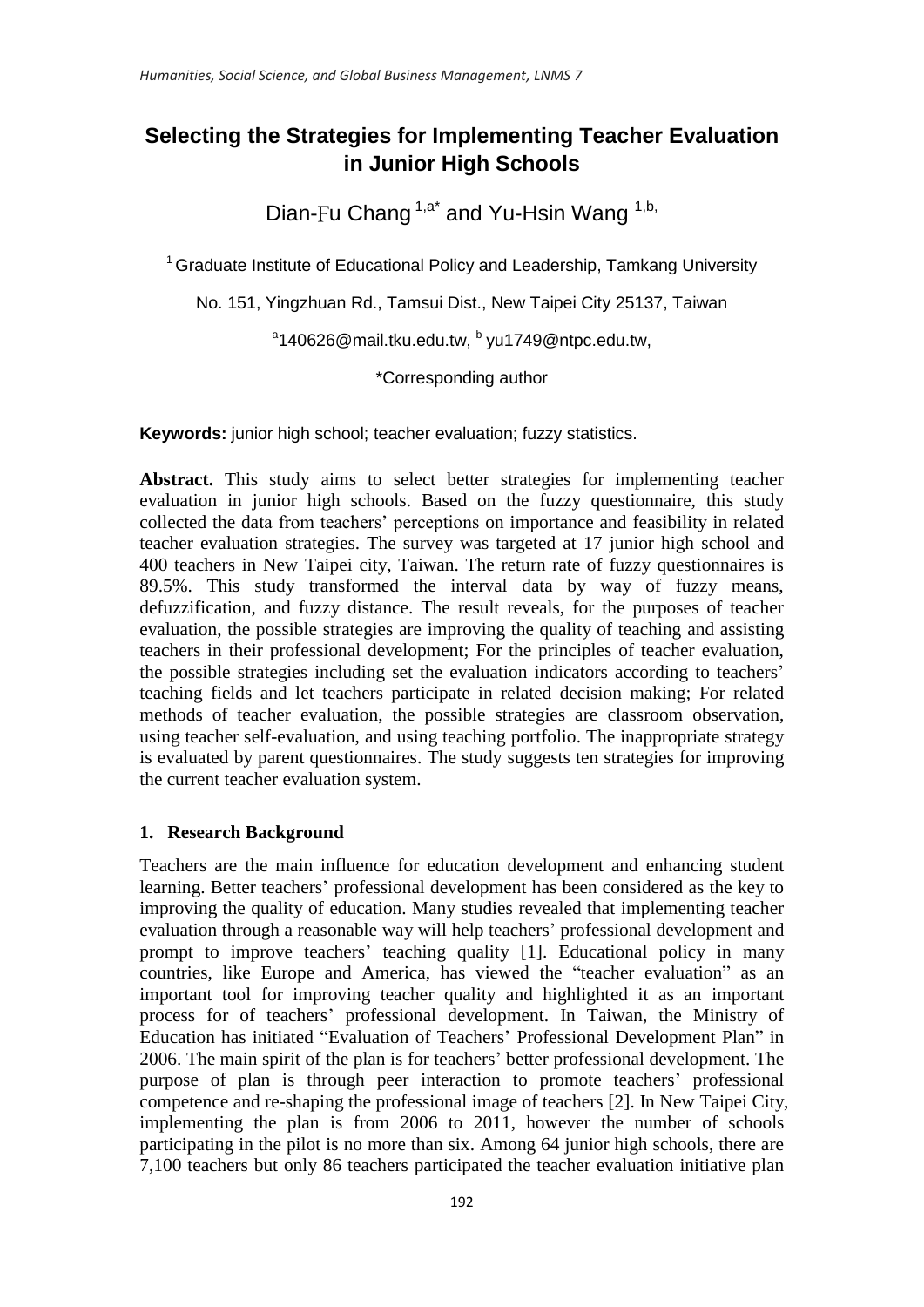[3]. We can see that the progress of implementing teacher evaluation is quite slow. What happens in this city? Why some schools have participated in the pilot plan but drop in the coming year? Why implementing the plan is so muddling in those schools? It is worth further discussing in this study.

In this study, we tried to explore the issues from teachers' point of views. Then to develop suitable strategies to ameliorate the low participated in teacher evaluation program. To express the voice of teachers, we designed fuzzy questionnaire to collect data and applied fuzzy statistics to transform data and interpret the results. The findings will provide for related executive authorities to promote the teacher evaluation program. Given this purpose, this study will answer the following research questions. First, what are the teachers' views on the importance of teacher evaluation? Second, what are the teachers' views on the feasibility of teacher evaluation? Third, what is the difference between importance and feasibility of teacher evaluation perceived by teachers? Fourth, which strategies for teacher evaluation are suitable for junior high schools?

#### **2. Literature Review**

#### **2.1 Teacher evaluation models**

Teacher evaluation is a complex process, in order to achieve its intended purpose, we need to use diversified and appropriate evaluation methods. Based on the views of previous studies [1,4,6], the teacher evaluation includes teachers' self-regulated evaluation, peer evaluation, evaluated by administrative personnel, students evaluation, external evaluation, and evaluated by non-education members. As the data sources of teacher evaluation, there are three common evaluation methods named teacher interviews, classroom observations, and student performance.

### **2.2 Initiative teacher evaluation in Taiwan**

Since 2006, the Ministry of education initiated the teachers' professional evaluation plan at all level of schools in Taiwan. The purposes of the initiative plan include improving the quality of education, maintaining the students' right of learning, and diminishing the unfair merit pay for teachers.

The Kaohsiung City took leading role to try out the teacher evaluation system, however, the Taipei City is promoted to implement teaching mentor system. In 2005, New Taipei City Government Bureau of Education (GBE) proposed the "Master teaching and upgrade profession" program for elementary and high schools. This pilot program emphasizes it is not given a grade for teachers' teaching quality, but rather for encouraging teachers' professional development. The evaluation was defined by three specific dimensions, namely teachers' planning capability, teaching and managerial competencies, and professional development capacity. None of the evaluation was rated in terms of marking by scores, nor was arranged by external assessment. If the teachers fail to pass the review, the GBE will provide an extra professional advisement. It is clear that the initiative program focuses on guidance rather than score-oriented [5,6]. The related evaluation models for teaching professional development have been raised [9], for example, the content of evaluation includes teachers' professional development, teaching practice and strategies, class management and learning climate, teacher in-service training and development, communication and cooperation, and teaching assessment and feedback.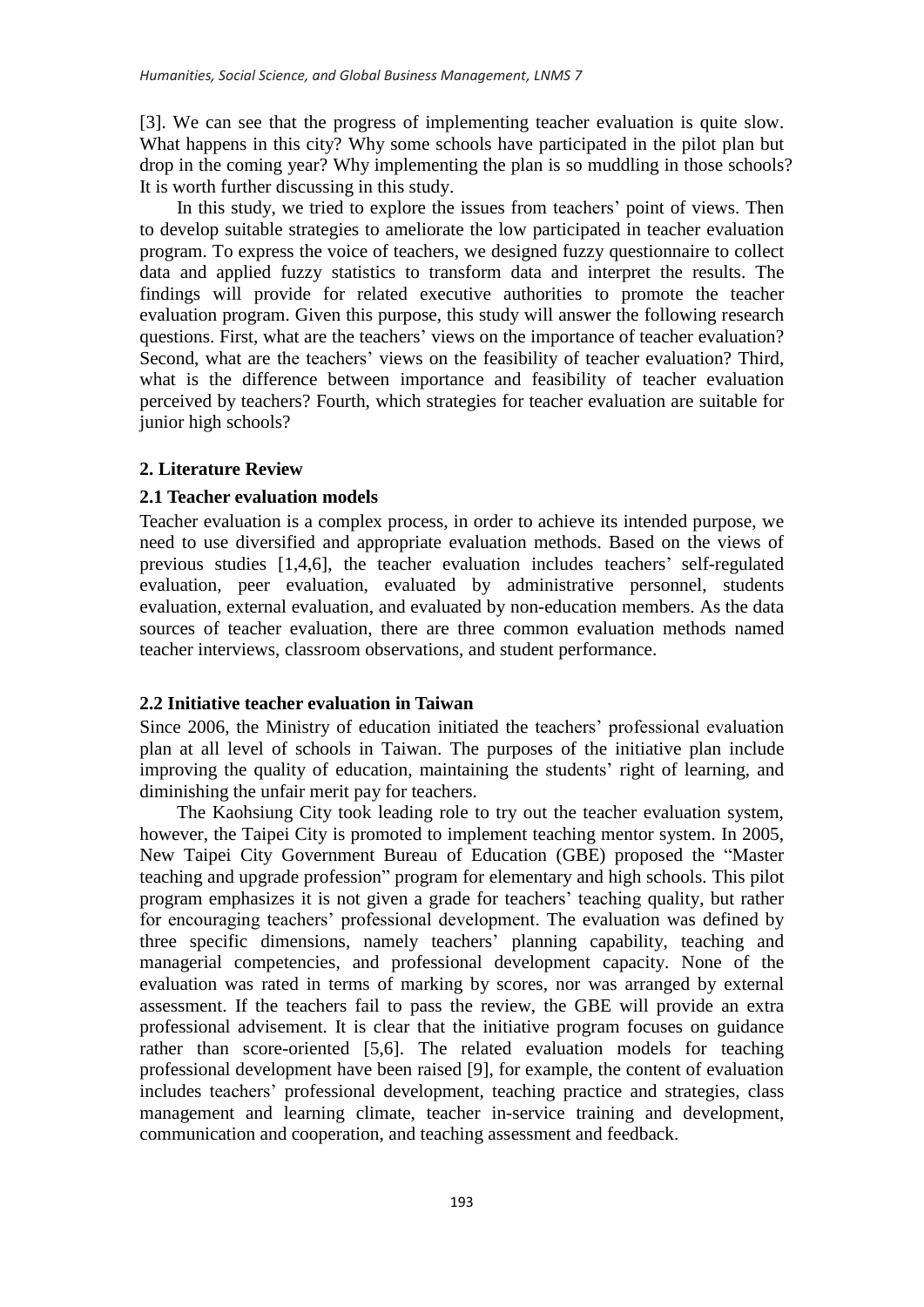## **2.3 The problems of implementing teacher evaluation**

According to the statistics of Ministry of Education, there are 129 schools (17.4%) and 3,136 teachers (6%) participated in the pilot plan in 2010. The schools participated in the pilot plan has up to 166 in 2011[8]. Compared to the national wide data, the number of schools and teachers participated in the pilot plan has shrunken in New Taipei City [8]. Low participation has shown the potential problem in this city.

# **3. Methods**

There are two main variables in this study, namely the importance and feasibility of implementing teacher evaluation, which include teachers' perceptions on the objectives of evaluation, principles of evaluation, methods of evaluation, applying the results of evaluation.

# **3.1 Sampling**

The questionnaires were by mail, the teachers were sampled by stratified random method from 17 different size junior high schools in New Taipei City. The survey was conducted on December 29, 2011 and completed on January 13, 2012. The mailed questionnaires were 400 copies, the return rate was 89. 5%, it was 358 validated questionnaires in this study.

This study asked the teachers to fill the questionnaire following their perceptions on the 16 evaluation related strategies. The teachers will view the importance of the strategies and then their feasibility. Each strategy is divided into 0~9 values to represent their importance and feasibility in this fuzzy scale. The bigger number indicates more importance and more feasibility. If the teacher answers importance of one of strategies, his/her range from 6~8, it means 6 is low bound and 8 is up bound of the interval data. The feasibility of the strategy, its range from 4~6 function the same way.

# **3.2 Data transform**

This study used fuzzy statistics to transform the interval data in Excel 2010. According to various studies show that using fuzzy statistics to transform the data will reflect more accurate of ideas and provide more reasonable interpretation [9,10,11,12]. The following definitions and examples will present how the fuzzy means and fuzzy distance were used to transform the interval data [13] (see Definitions 1, Definition 2, and Definition 3).

**Definition 1** Fuzzy mean (transform fuzzy interval data) [13,14]

Let *U* be the universal set and  $\{Fx_i = [a_i, b_i], a_i, b_i \in R, i = 1,...,n\}$  be a sequence of random fuzzy samples on *U*. The fuzzy mean value is then defined as

$$
F\overline{x} = \left[\frac{1}{n}\sum_{i=1}^{n} a_i, \frac{1}{n}\sum_{i=1}^{n} b_i\right]
$$
 (1)

**Definition 2** Defuzzification for a fuzzy number on *R* [13,14]

Let  $\chi$ =[a, b] (a $\neq$ b) (be an interval fuzzy number on *U*). The defuzzification number *Rχ* of [a, b] is then defined as

$$
R_x = \frac{a+b}{2} + (1 - \frac{\ln(1 + |b-a|)}{|b-a|})
$$
 (2)

**Definition 3** Distance between triangle interval data set [13]

Let U be the universe of discourse. Let  $\{\chi_i=(a, b, c), i=1,2,3\}$  be three samples from U, with center 3  $\frac{a_i + b_i + c_i}{2}$  $C_i = \frac{a_i + b_i + c_i}{2}$ ,  $h_i = 1$ , and area  $A_i = \frac{(c_i - a_i)}{2}$ 2  $\frac{(c_i - a_i)*h_i}{2}$ , the distance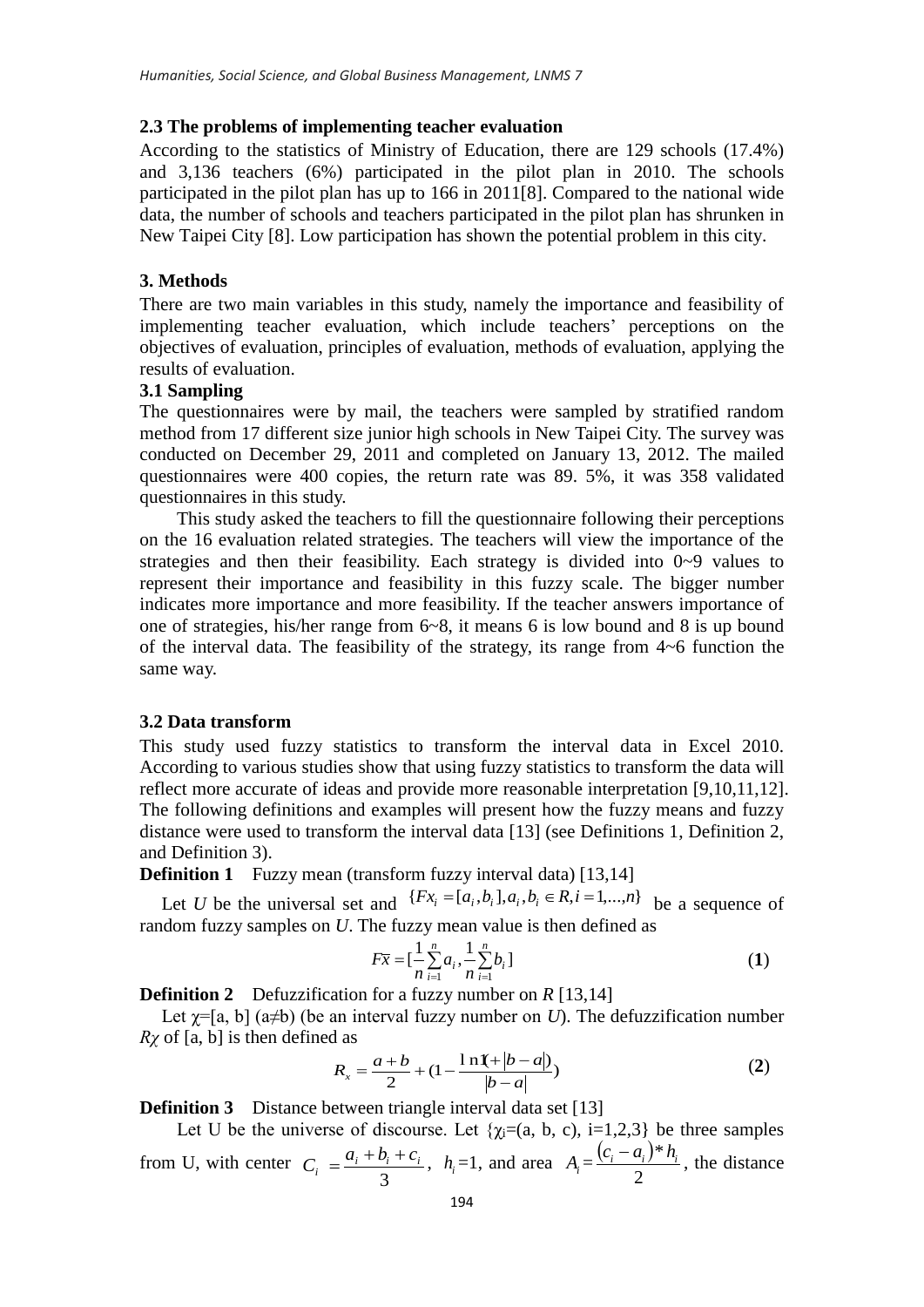between the triangle samples  $\chi_1$ , and $\chi_2$  (importance and feasibility) are defined as  $\chi_1\rightarrow[C_1,A_1]$ , and $\chi_2\rightarrow[C_2,A_2]$ , then

$$
d(\chi_1, \chi_2) = \left| C_i - C_j \right| + \left| \frac{\ln(1 + |A_i|)}{|A_i|} - \frac{\ln(1 + |A_j|)}{|A_j|} \right| \tag{3}
$$

#### **4. Results**

## **4.1 The fuzzy distance of importance and feasibility of TE strategies**

The result of transforming triangular fuzzy numbers to determine the distance of importance and feasibility has shown on Table 1. For the purposes of teacher evaluation, the results reveal that "to resolve incompetent teachers" has largest gap between importance and feasibility (*d*=1.847) , followed by "assisting teachers' professional development"  $(d=1.278)$ , and "improve the quality of teaching" (*d*=1.241). For principles of teacher evaluation, teachers perceived that the "teachers participate in evaluation indicators decision making" has the largest gap between importance and feasibility  $(d=1.058)$ , followed by "set the evaluation indicators as teachers' professional development phase" (*d*=0.986), and then "set the evaluation indicators as teacher professional fields" (*d*=0.973). In Table 1, the mark **#** represents its defuzzification  $(R)$  less than average of theory

| Table 1. | The fuzzy distance of importance and feasibility of TE strategies perceived by teachers |  |  |
|----------|-----------------------------------------------------------------------------------------|--|--|
|          |                                                                                         |  |  |

|                      | <b>Strategies</b>                                                                | Inportance<br>Defuzzification<br>(R <sub>1</sub> ) | Feasibility<br>Defuzzification<br>$(R_2)$ | Fuzzy<br>distance<br>$d(R_1,R_2)$ | Ranking<br>of $d$ | Total<br>ranking<br>of $d$ |
|----------------------|----------------------------------------------------------------------------------|----------------------------------------------------|-------------------------------------------|-----------------------------------|-------------------|----------------------------|
| Purposes             | *Assisting teachers'<br>professional development                                 | 6.61                                               | 5.33                                      | 1.278                             | $\overline{2}$    | $\overline{2}$             |
|                      | *Improve the quality of teaching                                                 | 6.84                                               | 5.60                                      | 1.241                             | 3                 | 3                          |
|                      | *Decided to teachers' annual<br>performance appraisal                            | 5.57                                               | 4.52                                      | 1.041                             | 4                 | 5                          |
|                      | *To resolve incompetent teachers                                                 | 6.78                                               | 4.93                                      | 1.847                             | 1                 | 1                          |
| Principles           | *Teachers participate in<br>evaluation indicators decision<br>making             | 7.11                                               | 6.05                                      | 1.058                             |                   | 4                          |
|                      | *Set the evaluation indicators as<br>teacher professional fields                 | 7.18                                               | 6.21                                      | 0.973                             | 3                 | 7                          |
|                      | *Set the evaluation indicators as<br>teachers' professional<br>development phase | 6.83                                               | 5.84                                      | 0.986                             | $\mathfrak{D}$    | 6                          |
| Methods              | *Using teaching observation                                                      | 6.68                                               | 5.96                                      | 0.714                             | 1                 | 10                         |
|                      | *Using teaching portfolio                                                        | 5.47                                               | 5.84                                      | 0.367                             | 3                 | 13                         |
|                      | *Using teacher interview                                                         | 6.07                                               | 5.65                                      | 0.421                             | $\overline{2}$    | 12                         |
|                      | *Using students achievement                                                      | 4.85                                               | 4.55                                      | 0.303                             | 4                 | 14                         |
|                      | *Using parent's questionnaire                                                    | $4.47^{#}$                                         | $4.33^{#}$                                | 0.192                             | 5                 | 15                         |
|                      | *Using teachers self assessment                                                  | 5.96                                               | 5.85                                      | 0.109                             | 6                 | 16                         |
| Using the<br>results | *As the promotion pay for<br>teachers                                            | 5.26                                               | $4.48^{\#}$                               | 0.785                             | 1                 | 8                          |
|                      | *For renewal teachers                                                            | 5.45                                               | 4.68                                      | 0.765                             | 2                 | 9                          |
|                      | *Guidance teachers professional<br>development                                   | 6.52                                               | 5.87                                      | 0.648                             | $\overline{3}$    | 11                         |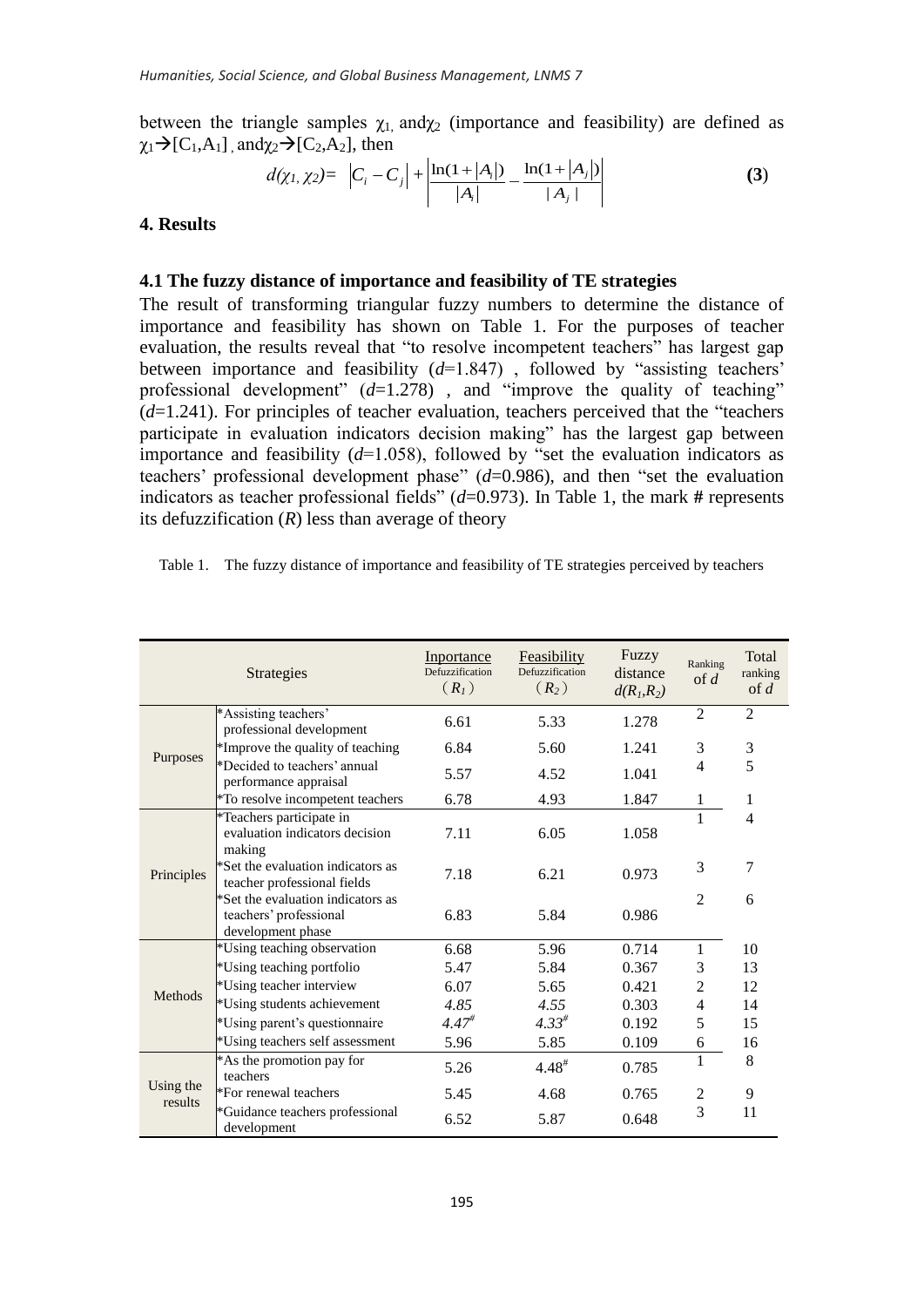For the methods of teacher evaluation, teachers' perceptions on "using teaching observation" has revealed the larger gap between importance and feasibility (*d*=0.714), then "using teacher interview"  $(d=0.421)$ , "using teaching portfolio"  $(d=0.367)$ , "using students' learning achievement" (*d*=0.303), "using parent's questionnaire" (*d*=0.192), and finally "using teachers self assessment" (*d*=0.109).

For using the results of teacher evaluation, teachers' perceptions also revealed that "as the promotion pay for teachers"  $(d=0.785)$  has larger gap between importance and feasibility, then "for renewal teachers" (*d*=0.765) and "guidance teachers professional development" (*d*=0.648).

Among these strategies, the largest fuzzy distance of importance and feasibility perceived by the teachers showed on "to resolve incompetent teachers", "assisting teachers' professional development", and "improve the quality of teaching". The strategies are so important but the teachers worried about their feasibility for implementing the teacher evaluation.

### **4.2 The results of strategies selection**

According the analysis of fuzzy statistics, we listed the teachers' strategies selection as their perceptions on very important and very feasible, important and feasible, important but unfeasible, unimportant and unfeasible. The results of strategies selection show on Table 2. We propose 10 useful strategies for better teacher evaluation in near future.

| <b>Strategies</b>    |                                                                                  | <b>Very</b><br>important<br>and very<br>feasible | Important<br>and feasible | Important<br><b>but</b><br>unfeasible | Unimportant<br>and<br>unfeasible | <b>Suggested</b><br>strategies |
|----------------------|----------------------------------------------------------------------------------|--------------------------------------------------|---------------------------|---------------------------------------|----------------------------------|--------------------------------|
| Purposes             | *Assisting teachers'                                                             |                                                  |                           |                                       |                                  |                                |
|                      | professional development<br>*Improve the quality of teaching                     |                                                  |                           |                                       |                                  |                                |
|                      | *Decided to teachers' annual                                                     |                                                  |                           |                                       |                                  |                                |
|                      | performance appraisal                                                            |                                                  |                           |                                       |                                  |                                |
|                      | *To resolve incompetent teachers                                                 |                                                  |                           |                                       |                                  |                                |
| Principles           | *Teachers participate in<br>evaluation indicators decision<br>making             |                                                  |                           |                                       |                                  |                                |
|                      | *Set the evaluation indicators as<br>teacher professional fields                 |                                                  |                           |                                       |                                  |                                |
|                      | *Set the evaluation indicators as<br>teachers' professional<br>development phase |                                                  |                           |                                       |                                  |                                |
|                      | *Using teaching observation                                                      |                                                  |                           |                                       |                                  |                                |
|                      | *Using teaching portfolio                                                        |                                                  |                           |                                       |                                  |                                |
| Methods              | *Using teacher interview                                                         |                                                  |                           |                                       |                                  |                                |
|                      | *Using students achievement                                                      |                                                  |                           |                                       |                                  |                                |
|                      | *Using parent's questionnaire                                                    |                                                  |                           |                                       |                                  |                                |
|                      | *Using teachers self assessment                                                  |                                                  |                           |                                       |                                  |                                |
| Using the<br>results | *As the promotion pay for                                                        |                                                  |                           |                                       |                                  |                                |
|                      | teachers                                                                         |                                                  |                           |                                       |                                  |                                |
|                      | *For renewal teachers                                                            |                                                  |                           |                                       |                                  |                                |
|                      | *Guidance teachers professional<br>development                                   |                                                  |                           |                                       |                                  |                                |

Table 2. The suggested strategies for teacher evaluation